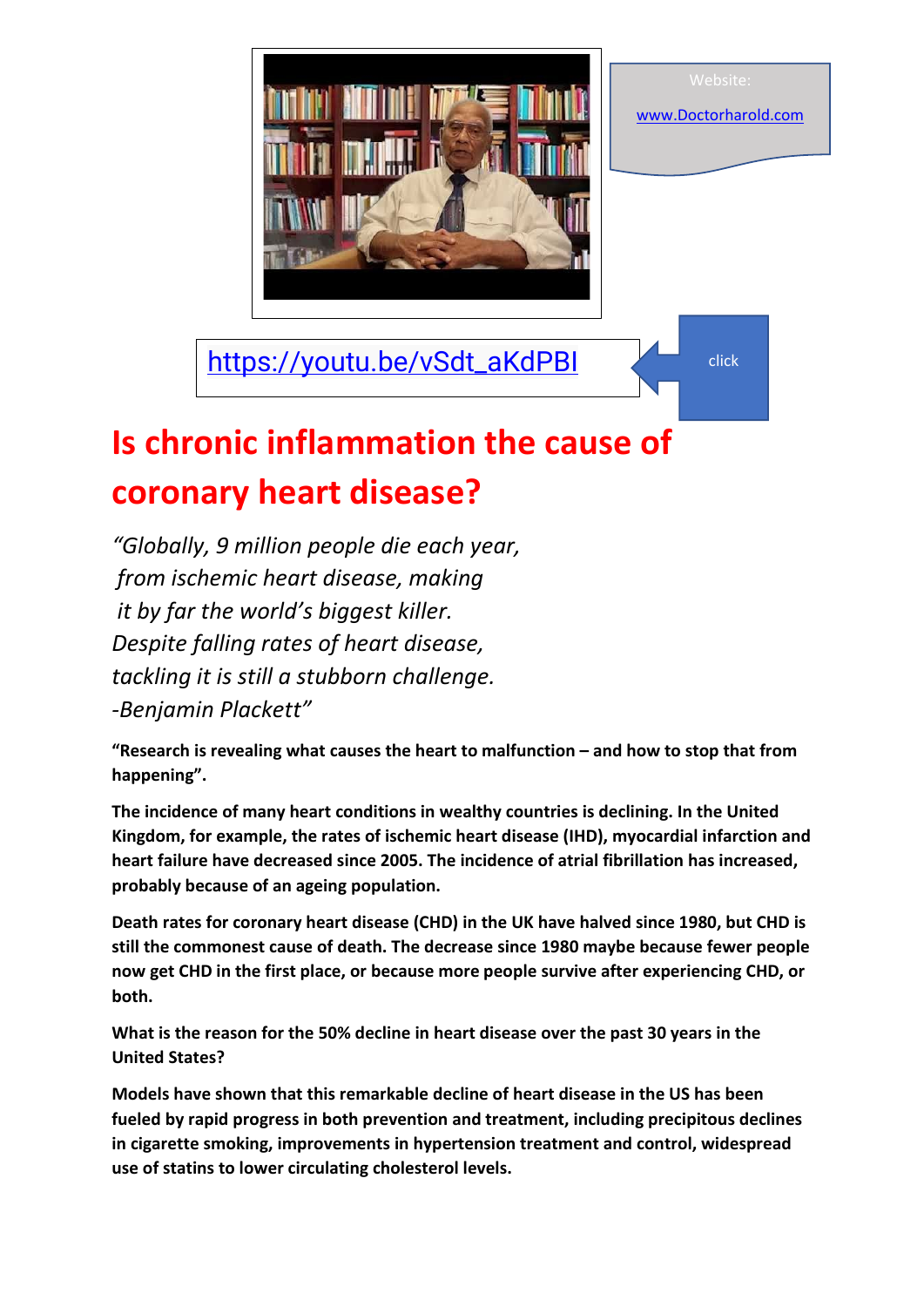**When you classify modern diseases, one could think of them as congenital, inflammatory, degenerative, neoplastic, auto-immune, etc.**

**Today we encompass them as chronic inflammatory diseases excluding the genetic ones.** 

**Science has proven that chronic low-grade inflammatory diseases are silent killers that contribute to cardiovascular diseases, cancer, type 2 diabetes, and they are all modern-day lifestyle diseases acquired to live with, resulting in high morbidity and mortality.**

**How can we fight back and live a healthy meaningful and less stressful lifestyle?**

**This talk is all about that. That is to fight back inflammation.**

**Heart disease is considered today as an inflammatory disease, and cholesterol is not directly related. That is the accepted theory today. It was thought that coronary artery plaques were caused by high cholesterol levels in your blood, and doctors prescribed statins to lower your blood cholesterol level. Researchers now claim that inflammation is the cause of plaque formation in your arteries, leading to blockage and heart attacks and the management need to target that.**

**Inflammation plays a major role in all phases of atherosclerosis- meaning the thickening of arteries. Stable plaques are characterized by a chronic inflammatory infiltrate, whereas vulnerable and ruptured plaques are characterized by an "active" inflammation involved in the thinning of the fibrous cap, predisposing the plaque to rupture.**

**Both blood pressure and high cholesterol, diabetes among others, are major risk factors for heart disease and inflammation seems to play a key role, that causing them.**

**In 2008, the JUPITER study found that for older adults who did not have elevated blood cholesterol but who did have elevated blood levels of inflammatory markers, detected by performing C reactive Protein test or CRP, treatment with cholesterol-lowering statin drugs reduced the number of heart attacks and strokes. But it wasn't clear whether that was because statins reduced inflammation or because they further lowered bad cholesterol since they do both.**

**We now know that statins have the function of being an anti-inflammatory drug, and as such will be beneficial to preventing inflammation, even though your cholesterol level is at a normal range.**

**Do statins considered as an anti-inflammatory drug, does it do through lowering of blood cholesterol, or due to something else is being debated.**

**The advent of statins — medication that lowers LDL by inhibiting a cholesterol-producing enzyme in the liver — reinforced the view that LDL cholesterol has a substantial role in heart disease. In the early 1990s, the Scandinavian Simvastatin Survival Study showed that statin simvastatin was effective at lowering LDL cholesterol and reducing the risk of a heart attack. Since then, numerous randomized clinical trials have shown that statins reduce heart attacks, strokes, and death.**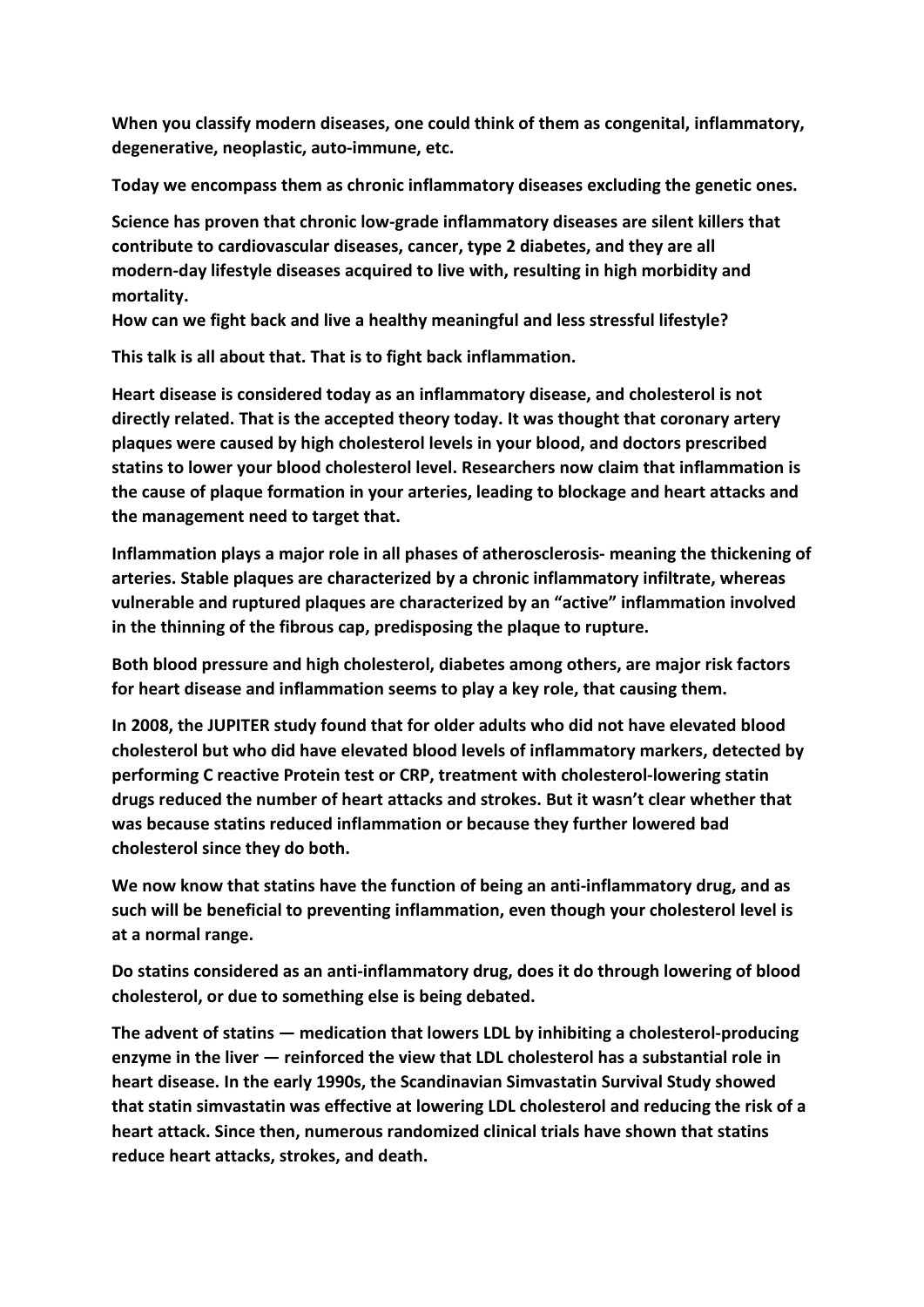**A review in 2016 concluded that, for every 10,000 people with vascular disease, a daily statin would prevent 1,000 heart attacks, strokes and coronary artery bypasses. "For people to doubt that statins save lives in high-risk people seems to be just extraordinary in the light of the very strong evidence," says Armitage, an epidemiologist at the University of Oxford, UK.**

**There are risk factors that can lead to inflammation such as smoking, high blood pressure, LDL cholesterol and blood sugar levels.**

**Models have shown that this remarkable decline in CHD, has been fueled by rapid progress in both prevention and treatment, including precipitous declines in cigarette smoking, improvements in hypertension treatment and control, widespread use of statins to lower circulating cholesterol levels, and the development and timely use of thrombolysis and stents in acute coronary syndrome to limit or prevent infarction.**

**The link between LDL and heart disease is indisputable, says Jane Armitage, an epidemiologist at the University of Oxford, UK. As evidence, she points to studies of people with familial hypercholesterolemia — a condition that arises from a mutation in the gene encoding the LDL receptor protein. This protein usually removes LDL cholesterol from the blood, but in people with the condition, it is faulty. As a result, people with familial hypercholesterolemia have abnormally high levels of LDL cholesterol and, if left untreated, are up to 13 times more likely to develop coronary heart disease than someone without the mutation.**

**It was found that middle-aged men with high levels of an inflammatory marker known as C-reactive protein (CRP) produced in their liver, were at risk of heart attack and stroke, regardless of their blood cholesterol level.**

**Could eating a high-fat diet be a risk factor for inflammation?**

**Shortly after the end of the Second World War, many affluent classes of people in the US. had much higher rates of coronary heart disease than did people in post-war Europe.**

**In developing countries like Sri Lanka, heart disease was unknown during or after the war. The commonest fatal disease in Sri Lanka postwar was double pneumonia and only Sulphur drugs were available to combat the infections of the lungs, and those hospitalized for the disease never came home.**

**Ancel Keys a physiologist investigated the cause of the high incidence of heart disease in the fifties, and he correlated it to high-fat diets. Keys presented his diet-heart hypothesis with gusto at a World Health Organization meeting in 1955.**

**.But not everybody agreed. Uffe Ravnskov, a Danish independent researcher based in Lund, Sweden, dismissed the relationship between dietary fats, cholesterol, and coronary heart disease, calling it "the greatest medical scandal in modern time". Critics such as Ravnskov say data points in Keys' Seven Countries Study were cherry-picked to fit the conclusion. For instance, Keys did not include data from France, where the occurrence of heart disease was comparatively low at the time despite the nation's high-fat diet.**